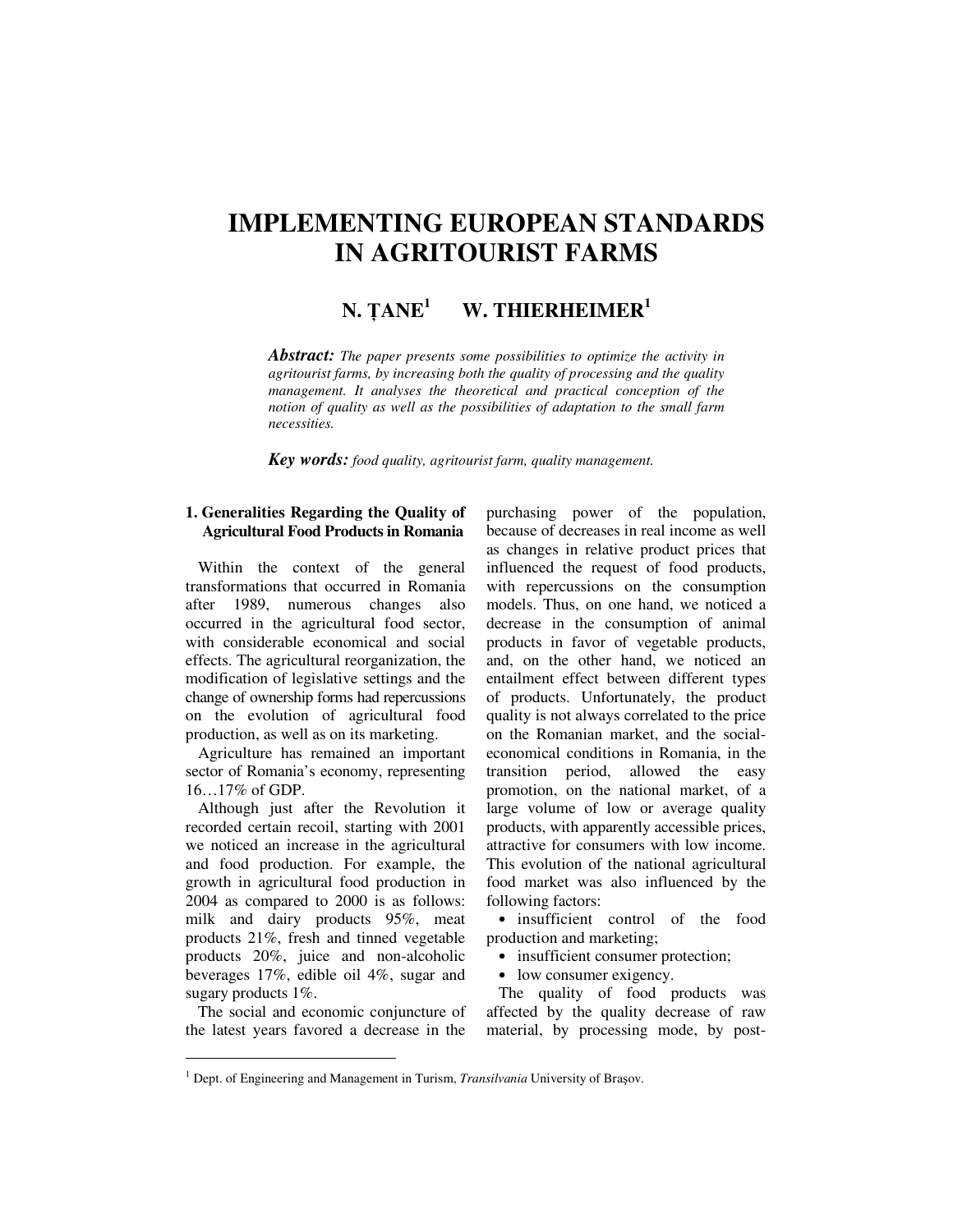processing operations, as well as by consumer behavior.

The quality of agricultural food materials was negatively influenced by noncompliance or inadequate application of agronomical knowledge in cultivating plants and raising animals [1].

The intensive industrialization of agricultural food materials positively influenced product durability and diversifying product range (starting from the same raw materials), but, in many cases, negatively influenced nutrient quality (biological value) and number of processed materials. On the other hand, utilizing some physically and morally used production capacities often led to obtaining low efficiency in production, high costs and obtaining non-competitive products. Producing and marketing foods in inadequate locations and non-compliance of sanitary rules had repercussions on food safety. Not respecting the post-processing conditions (transport, storage etc.) led to a premature degradation of products still in shelf life. Production and dissolution of foods was insufficient and inefficient in many situations.

Utilizing some agricultural food materials of lower quality and applying aggressive technological strategies led to obtaining food products of low quality, but also lower prices, attractive for most consumers. The decrease in purchasing possibilities determined consumers with low income to opt for cheap foods, regardless of provenience, food safety and quality. For some economic agents, marketing expired or counterfeit products became a regular practice. This is why, in order to promote quality products, it is important to also intensify consumer awareness and education. To develop the Romanian agricultural food market and to integrate it successfully in the unique European market, it is necessary for the Romanian food industry to become functional and competitive, in compliance with European and international standards.

The competitive environment that already exists in some areas of activity in the food industry proved the necessity to redefine quality, as an attribute of food products, in the new economical environment. Food products do not represent solely the products themselves anymore, but also include services. On the other hand, with a limited physical consumption of products, the costs to obtain food products can increase only by processing and post-processing operations.

This is why, in order to maintain or increase market influence, many companies in the food industry began to be preoccupied by ensuring quality management, the quality approach being headed not only towards products and processes, but also towards costs and consumers/clients [2].

Within the context of Romanian integration in the European Union, in the last years the food legislature was constantly modified, Romania fully accepting the policy of community quality, regarding standardization, control and quality insurance of food products.

## **2. Perspectives of Introducing Quality Concepts in Romanian Agritourist Farms**

The legislation stipulates that units in the food branch must identify decisive activities for food safety and must guarantee that corresponding safety procedures are established, implemented, maintained and revised, based on principles utilized in the system of Hazard Analysis and Critical Control Point (HACCP).

The HACCP concept systematizes all base stipulations of sanitary inspection, proving to be a simple and efficient method of realizing control and selfcontrol in terms of food product hygiene.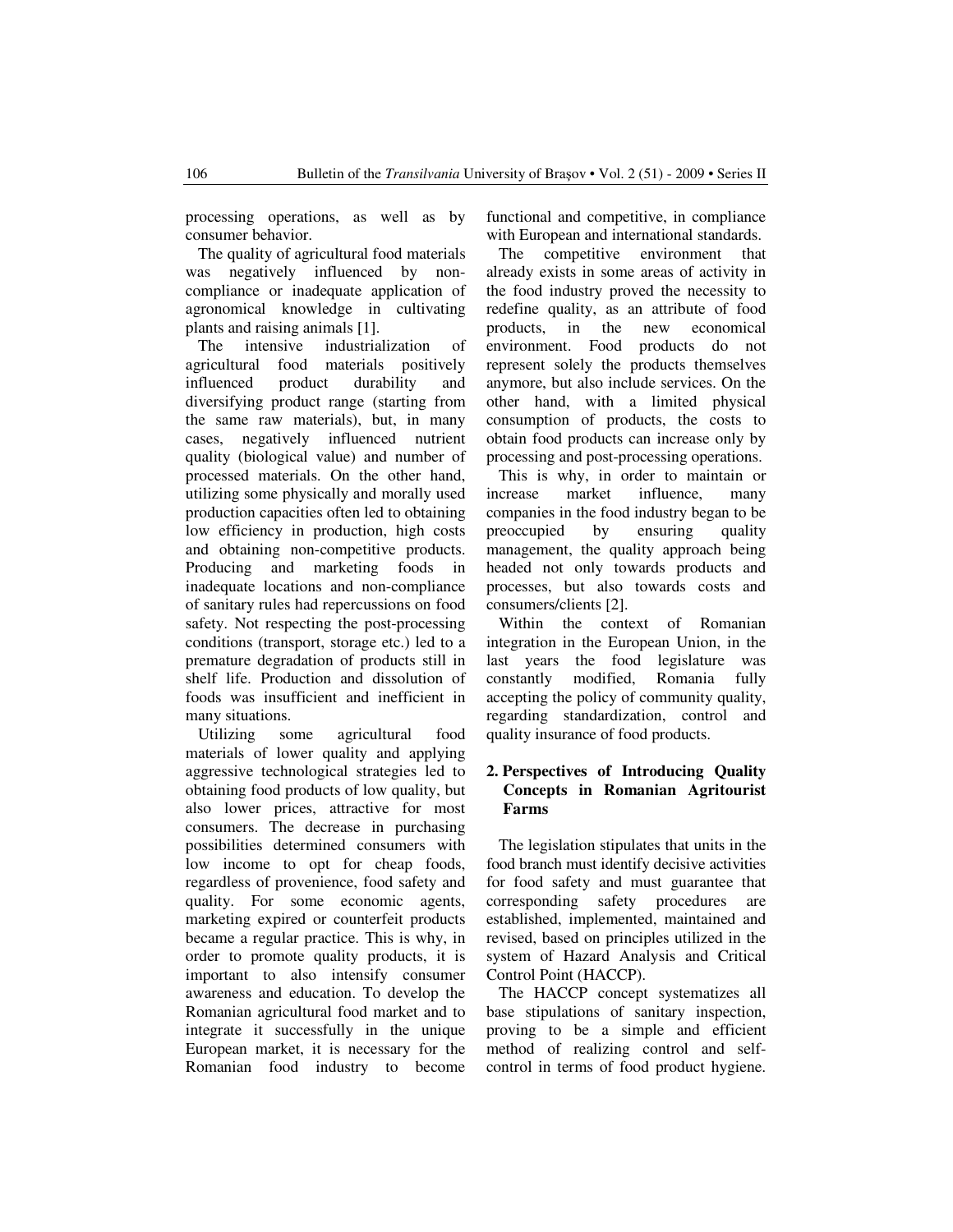HACCP is recommended worldwide, and also by the European and Romanian legislations, being a universal method. This system, together with other food quality control methods like GHP (Good Hygiene Practices) and GMP (Good Manufacturing Practices), provides the correct procedures and methods to ensure the safety of foods, and together with a quality management system (ISO 9001), ensures the efficient management of food product safety. Implementing a safety management system represents a systematic approach to prevent producing unsafe foods. Integrated certification means production units are safe and guarantees their beneficiaries that the production system will always provide quality products, so that they obtain what they want, when they want, and at the agreed price.

The HACCP system has an important role in obtaining and marketing food products safe for the human health, declaring its practical advantages in utilizing them in food service, food industry, tourism and commerce.

This is the moment for professionals in the tourism industry to understand the new tendencies in international tourism development, and to realize that the increasing customer expectations force them to resort to new management and marketing instruments. From the consumer's point of view, tourism can be for leisure - even the tourism that is intersected by the public domain (event or conference tourism) or for work purposes.

From the perspective of the persons collecting the money, tourism is an economic activity, subject to its rigors: satisfying consumer requests and obtaining profit. From an economical point of view, the human being has two essential dimensions: producer and consumer, each of whom having its own characteristics and rules. From the rules that govern consumer behavior, realizing the consuming act of the optimal quality/price ratio, goods or services of high quality, at a low cost constantly stands out.

In the functional market economy, due to the increasing competition, product or service suppliers are constrained to take into account, when it comes to diversity, quality and price, of the needs, demands and expectations of their customers/consumers, because these clients are getting better informed, more demanding, and they prefer more frequently to purchase products and services of maximum quality at a minimum price. As a consequence, both the managers as well as employees of agritourist farms should have the interest of offering only high quality products at minimal prices, in order to maintain their clients and maybe gain new ones, with the purpose of continuing to increase their business figures, profit and market share. To commercialize quality products and services, company managers and employees should want, afford and know to constantly realize, evaluate and improve product quality.

An important aspect in realizing these objectives is to organize the agritourist farms in the spirit of ecology, from the points of view of foods producing and processing, as well as tourism services organization and management [3].

Farms specialized in growing ecologically pure products do not use during production, processing and storage a number of different agents that might negatively influence the finished products. In the case of field crops, the soil must correspond to ecological rules, with at least 12 months before obtaining the ecological harvest. Soil fertilization is performed only with accepted organic or mineral products: compost, stable garbage, manure must, organic waste, straws and other vegetable materials, sawdust, peat, as well as rock dust, chlorate calcium (CaCl), natural minerals, ameliorated lime, natural phosphates, magnesium sulphate, microelements.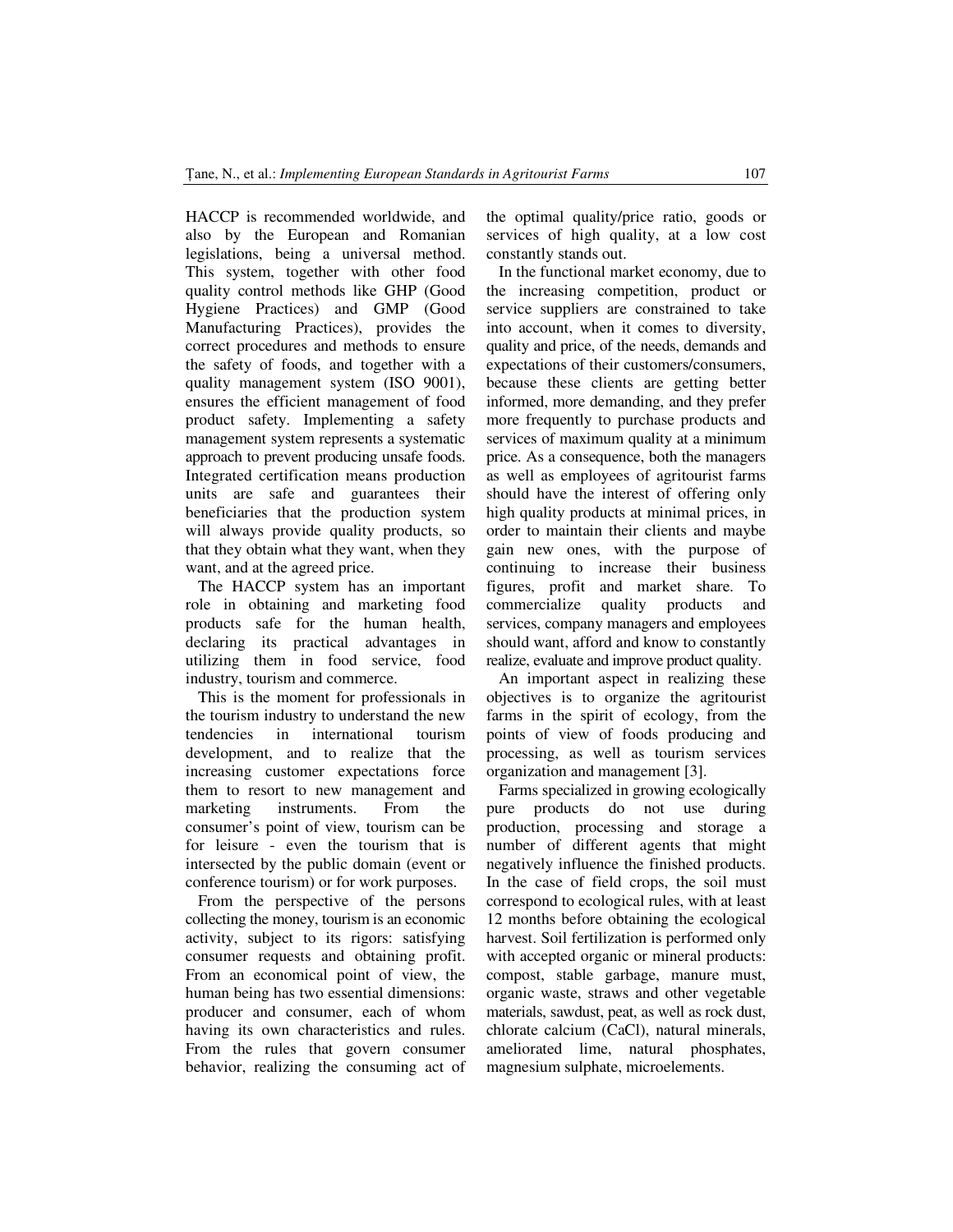In preparing the compost, they use dry plants (leaves, lumber) in a quantity of at least 25% of the volume. The fertilization, assoilment and cultivation technique is made to minimize the migration of soil nitrogen and to reduce the content of nitrates in vegetables. The peat will be utilized for no more than 75% of the volume. It is not permitted to cover the soil with sheets during crop cultivation, because it blocks the penetration of sunbeams and oxygen.

The soil and its substrata can be disinfected with fumes and then processed with compost liquid extracts.

The harvesting and processing in high quality conditions is obtained by choosing efficient harvesting, processing and storage methods of agricultural products.

Although in the growth of trees there are limited possibilities, we must use all available measures of mixed cultures, green spaces, intermediary cultures and soil protection. In the already existing meadows, it is necessary to create a certain harmony between plants. The soil in meadows must not remain uncovered the whole year.

It is recommended to grow secondary grass, and to introduce fertilizers for every individual tree (approx. 90 kg active substances / ha).

The caring and protection of tree cultures is made taking into consideration the special conditions of tree culture, as well as introducing those methods that increase plant resistance and stop the development of certain diseases.

#### **3. Implementing the Quality Management System in Agritourist Farms**

The main preoccupation of every agritourist farm has to be the quality of its products and services. To reach their objectives, the farms have to organize themselves so that the technical, administrative and human factors that influence the product and services quality should follow their course according to the requirements of European standards.

In order for the organizations to function with efficacy, they must identify and lead numerous correlated processes that interact with each other. Many times, exiting a process will mean directly entering the next process.

The process approach is a term that means applying a process system inside an organization, together with identifying these processes, their interaction and management (Figure 1).

A quality management system has two interdependent aspects: necessities and interests of society (reaching and maintaining quality at an optimum financial effort), as well as necessities and expectations of clients (incarnated in their trust in society's capacity to supply the required quality).

According to European standards, there are eight principles for quality management at all levels:

• Orientation towards client (which refers to understanding the client's expectations for products and services, a balanced approach of their needs and expectations, knowing these needs and expectations in all the range of activity, measuring client satisfaction, as well as managing the relationship with the client)

Direct involvement of the administration in quality management (by accepting the role of process owner and the responsibilities regarding problem solving);

• Approaching the quality management as a process;

• Leading the system by process approach;

• Continued process improvement;

• Factual approach of the decisionmaking process (collecting information in the conditions of accuracy, reliability and accessibility of data and information, their analysis, as well as making decisions and applying measures based on the logical analysis results, combined with experience and intuition) [4];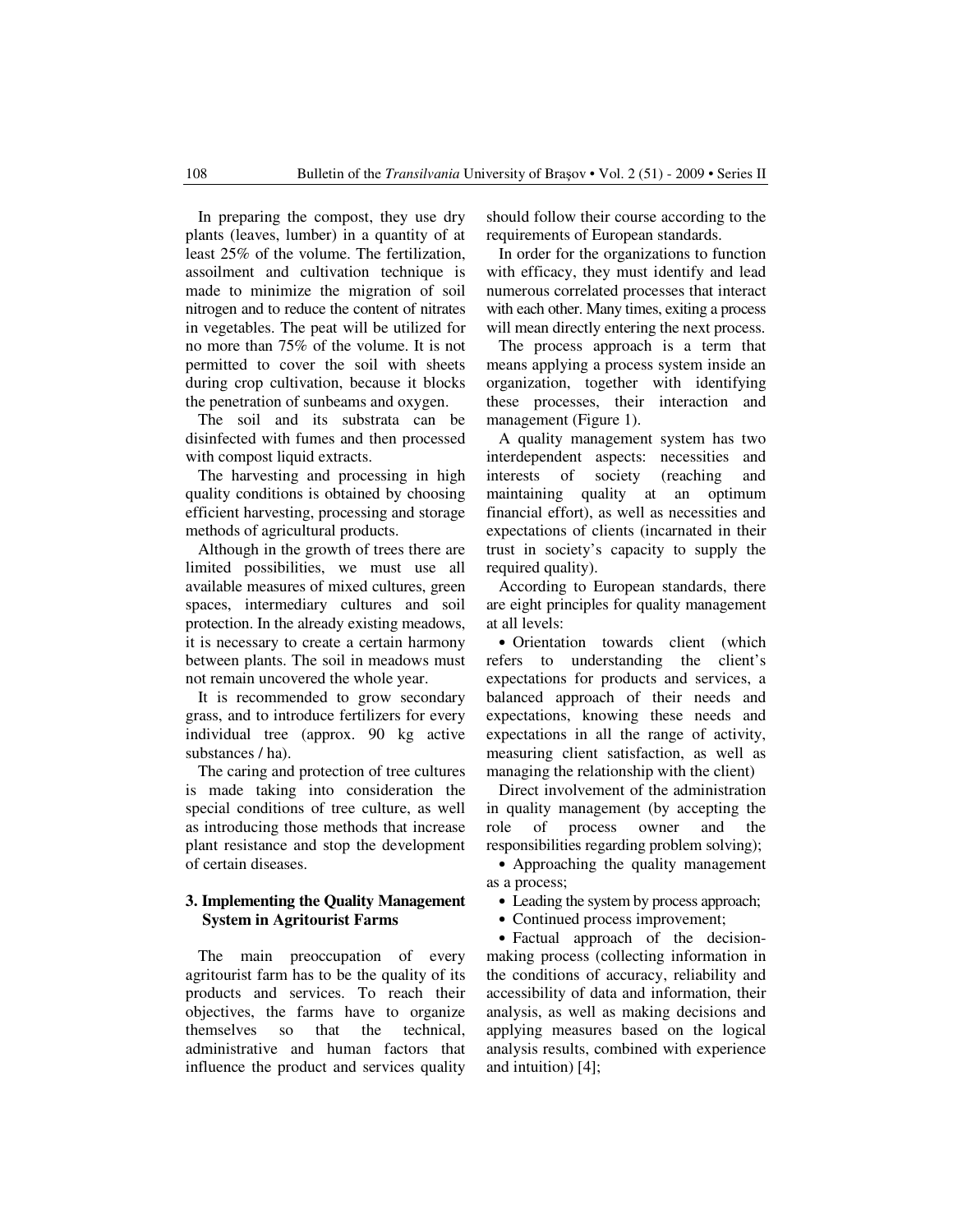

Fig. 1. *Block scheme of a quality management system based on processes* 

• Partnership rapports with the suppliers; The quality management system approach can be done either horizontally or vertically.

The vertical approach is aimed at penetrating the barriers between hierarchical levels (vertical communication). Realizing this type of approach is done based on managerial processes (strategic planning, continuous measurement and improvement of processes), and consists of:

- Identifying internal requests;

Elaborating the policy regarding the satisfaction of internal requirements and procedures that ensure their application;

- Elaborating the general objectives regarding the quality, and procedures to ensure reaching this quality;

- Detaching the objectives specific to functional units and hierarchical levels from general objectives. The objectives will be connected with those from the superior hierarchical level, being constituted in an objective system.

The vertical approach of the quality management process contributes to the good cooperation, maintaining under control, and

improvement of the realization processes' capacity.

The horizontal approach is aimed at penetrating the barriers between functions and compartments (horizontal, trans-functional communication), conferring a systematic character to the policy implementation and attaining the objectives. This approach consists of:

- Identifying external requests (client, settlements);

- Identifying and documenting the necessary processes to reach the managerial and technical objectives;

- Ensuring control over processes by stabilizing, measuring, monitoring the performance indicators and the specific parameters.

#### **4. Conclusions**

Bringing the agricultural food production to the quality standards proposed at a European level seems an impossible process, especially in the area of mountain agriculture and agritourism, in a relatively